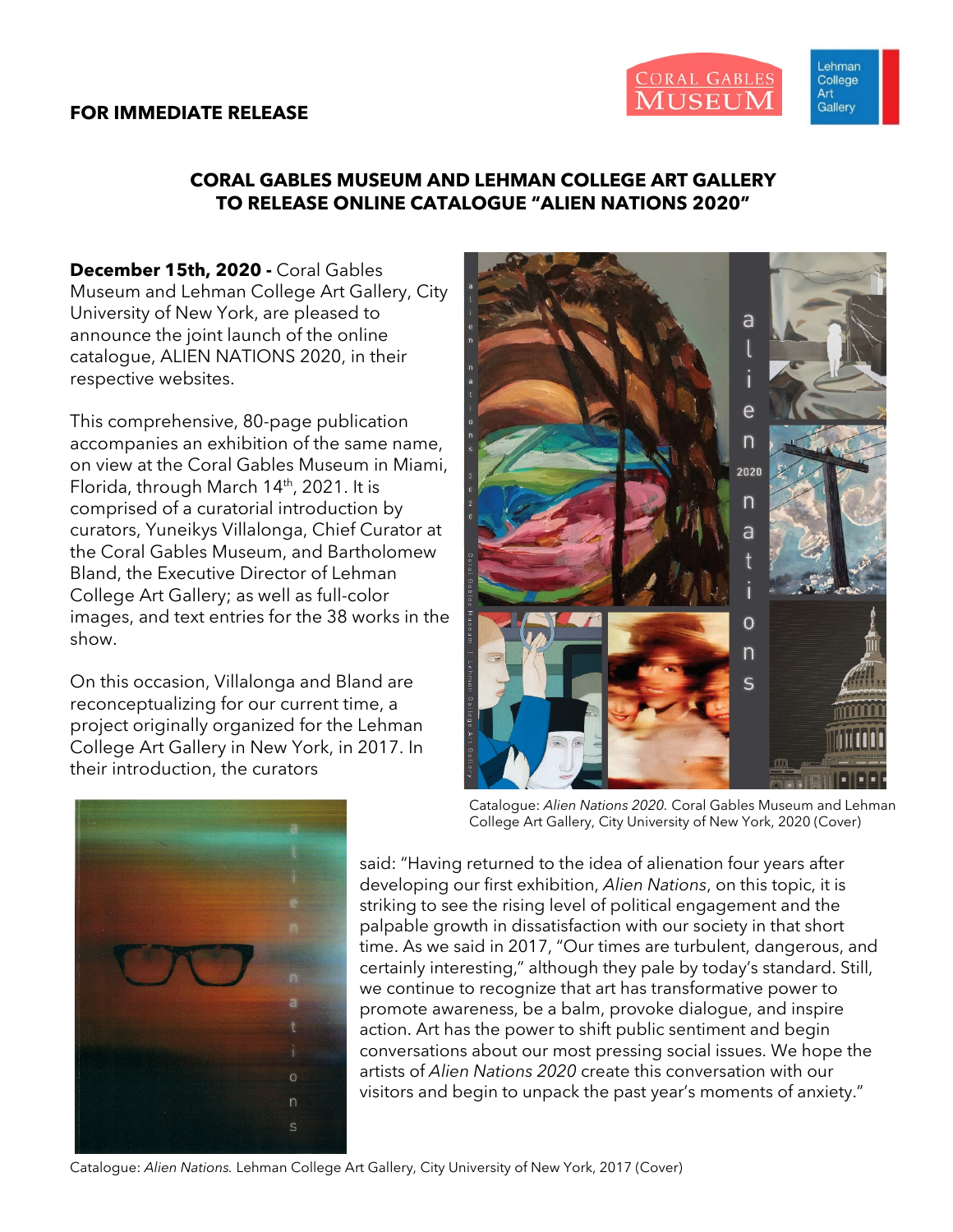

This edition of the show gathers nearly two dozen artists, both emerging and established and many with connections to South Florida, who present works in a broad range of media – painting, photography, sculpture, installation, and video.

## **ALIEN NATIONS 2020**

Carole A. Fewell Gallery | December 1st, 2020 – March 14th, 2021



Installation views of the exhibition *Alien Nations 2020,* Carol A. Fewell Gallery, December 1st, 2020 – March 14th, 2021.

EDDIE ARROYO | IMNA ARROYO | JAIME ÁVILA | WILLIAM BETTS | THOMAS BILS ADRIEN BROOM | LIU BOLIN | MARÍA MAGDALENA CAMPOS-PONS | CLAUDIA COCA CAMILLE ESKELL | GONZALO FUENMAYOR | PATRICK JACOBS | KANDY LÓPEZ TERESA MARGOLLES | BEVERLY MCIVER | PRISCILLA MONGE | MAGDALENA MURÚA ANASTASIA SAMOYLOVA | ANDREW STEVOVICH | SUPERFLEX | ELIZABETH THOMPSON RIRKRIT TIRAVANIJA | DEBORAH WILLIS | DEBORAH YASINSKY

Curated by Yuneikys Villalonga and Bartholomew Bland

Alienation, that feeling of estrangement from reality, is not a new affair in art. Artists have been depicting feelings of alienation for a myriad of reasons, from personal and familial isolation to a broader disengagement from civil society and politics. Throughout time, they have found the most creative solutions and styles to speak for what are often collective emotions and aches that affect society at large.

There are many reasons why reflecting on this topic and feeling alienated this year. Our *annus horribilis* by any measure, 2020 has brought to the surface an eruption of our nation's most varied discontents. We have seen political upheavals, racial strife, economic crises, and the extreme anxiety of the Covid-19 pandemic fraying the fabric of society. We also experienced previously venerated institutions under attack; social media assuring our populace sees different worlds of "truth" depending on their political affiliations; and a gnawing sense of economic unease despite a soaring stock market. Additionally, an even more startling change, the meaning of technology, has transformed from its original intent and drawn us more into ourselves as well as made possible a connection to others. It has now become a lifeline, thus changing cultural habits that used to define who we were.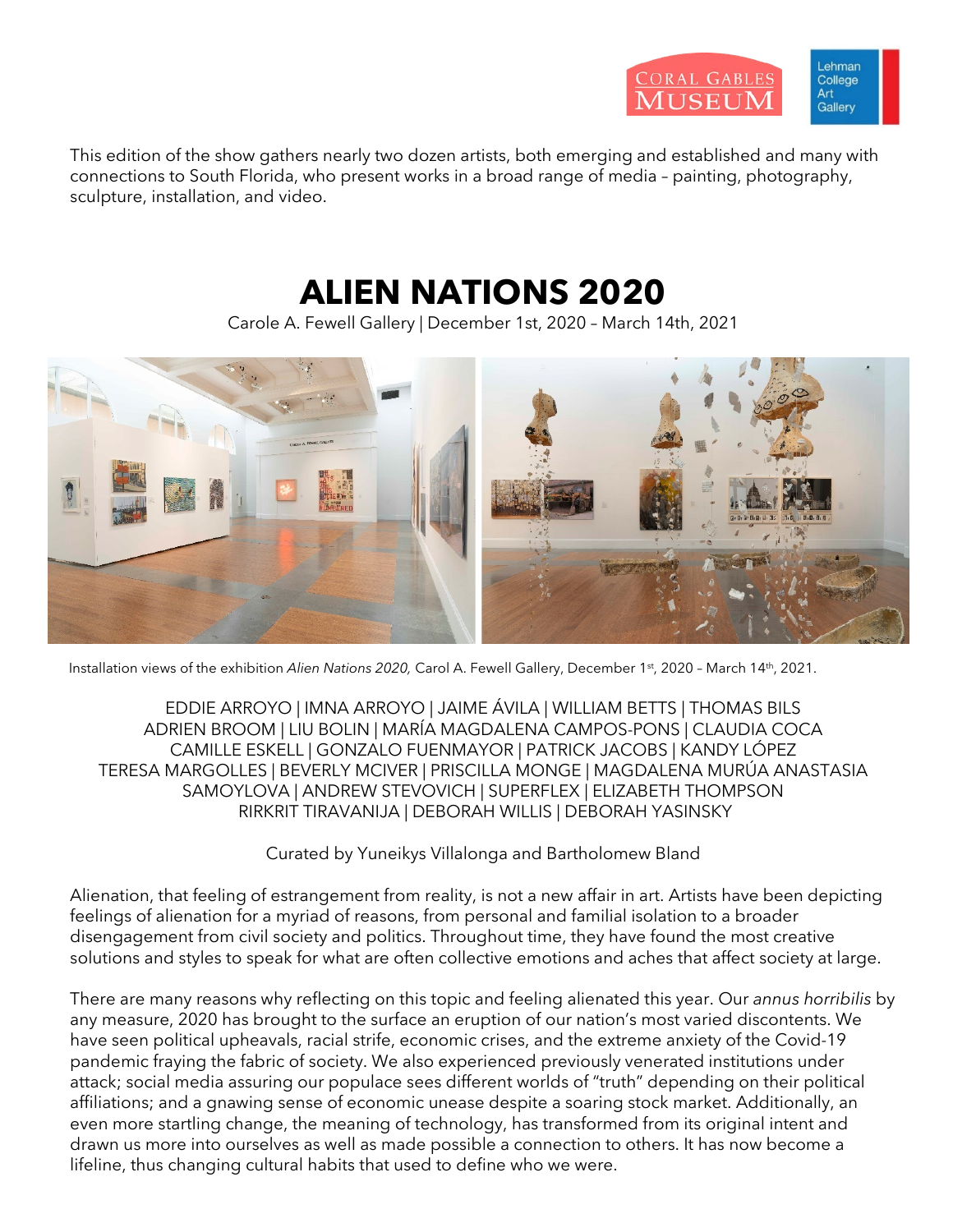Through their unique viewpoints, creators offer different takes on subjects of extreme importance that include current politics, the environment, the psychological effects of the Pandemic and personal alienation, among others. Whether they see the world as inevitably tragic or provide a reassuring glimmer of hope, they all speak to our times.

"Choosing alienation as a conceptual frame in the exhibition allowed us to examine an array of matters with which contemporary artists portray the complexity of the times we live in, from environmental issues, to current politics, to the effects of the media in society, among many others," said Villalonga. "I can't think of a more relevant topic than alienation in 2020, a year many of us look forward to seeing in our rearview mirror. The psychological and political moment has certainly been fraught and the compelling artists on view in the exhibition bear witness to 2020's concurrent crises," Bland said.

*Special thanks go to all the participating artists, as well as to Adelson Galleries, Ximena Caminos Collection, Dot Fiftyone Gallery, Vanessa Grout Collection, Eli Klein Gallery, Raúl and Mily de Molina Collection, The Jorge Pérez Collection, Spinello Projects, Bernice Steinbaum Gallery, and Steinbaum-Dubovy Family Collection.*

## **UPCOMING EVENT:**

#### **ARTIST PANEL:** *Alien Nations 2020: On Artistry and Alienation* **Saturday, January 9 @ 2:00-3:30 online**

Moderated by Exhibition Curators Yuneikys Villalonga, Chief Curator, Coral Gables Museum, and Bartholomew F. Bland, Executive Director, Lehman College Art Gallery

Join the curators and artists from the exhibition *Alien Nations 2020* for this lively 90-minute discussion of how Artistry intersects with Alienation to spark the creative impulse. Among the timely questions that will be explored in the session are how does the enforced isolation of a pandemic shape an artist's practice? How does the embrace of heated social justice issues spur artistic engagement? How have the chaotic events of the past year shifted the discussion of artists engaging with arts institutions? How can alienation lead to depression and a loss of creativity? How can we employ the visual arts as solace that can help heal societal alienation?

### **FREE**

To RSVP for the panel: [https://us02web.zoom.us/meeting/register/tZcsc](https://url.emailprotection.link/?b20i3Al4vE6BahX7Ly8TikKntdxatB-zd2_iwubAVa6d9tWDvXlVi7P6lyMbaO1SxtfHrzfbvxv3BwsPhJVmuYi5uCwwQqd3F5nJ3U4nP4Rie3uL6GZf72FQN0t69siQT0Ct5DhiyNVBtR5eqKnuOhlmh6d2noW26xJ42XDLqdJY%7E)[mqrz0oHdL1ZVt3QpNfuva\\_RbEuSMUB](https://url.emailprotection.link/?b20i3Al4vE6BahX7Ly8TikKntdxatB-zd2_iwubAVa6d9tWDvXlVi7P6lyMbaO1SxtfHrzfbvxv3BwsPhJVmuYi5uCwwQqd3F5nJ3U4nP4Rie3uL6GZf72FQN0t69siQT0Ct5DhiyNVBtR5eqKnuOhlmh6d2noW26xJ42XDLqdJY%7E)

After registering, you will receive a confirmation email containing information about joining the conversation.

## **Interested in visiting the exhibition?**

### **Coral Gables Museum Hours:** Monday – Sunday: 12:00pm – 5:00pm

*\*Amid the current COVID-19 Pandemic the museum has implemented a few changes to better protect our visitors and staff. Sanitation stations will be available throughout the venue, as well as yellow floor markers to assist in maintaining social distancing. Due to Miami-Dade County ordinances, facial coverings are mandatory.*

*We strongly encourage you to RSVP in our website [\(www.coralgablesmuseum.org\)](https://url.emailprotection.link/?bdnuwpCIbWPAGCRMFIta1oQ5kCVHJ6JXD877OA3gW88ceo_wY9vDB9hHxYxXEa153RhUsKbtkq0URouKBVJmvTQ%7E%7E) ahead of your visit and pre-purchase tickets to avoid in-person transactions at the Museum.*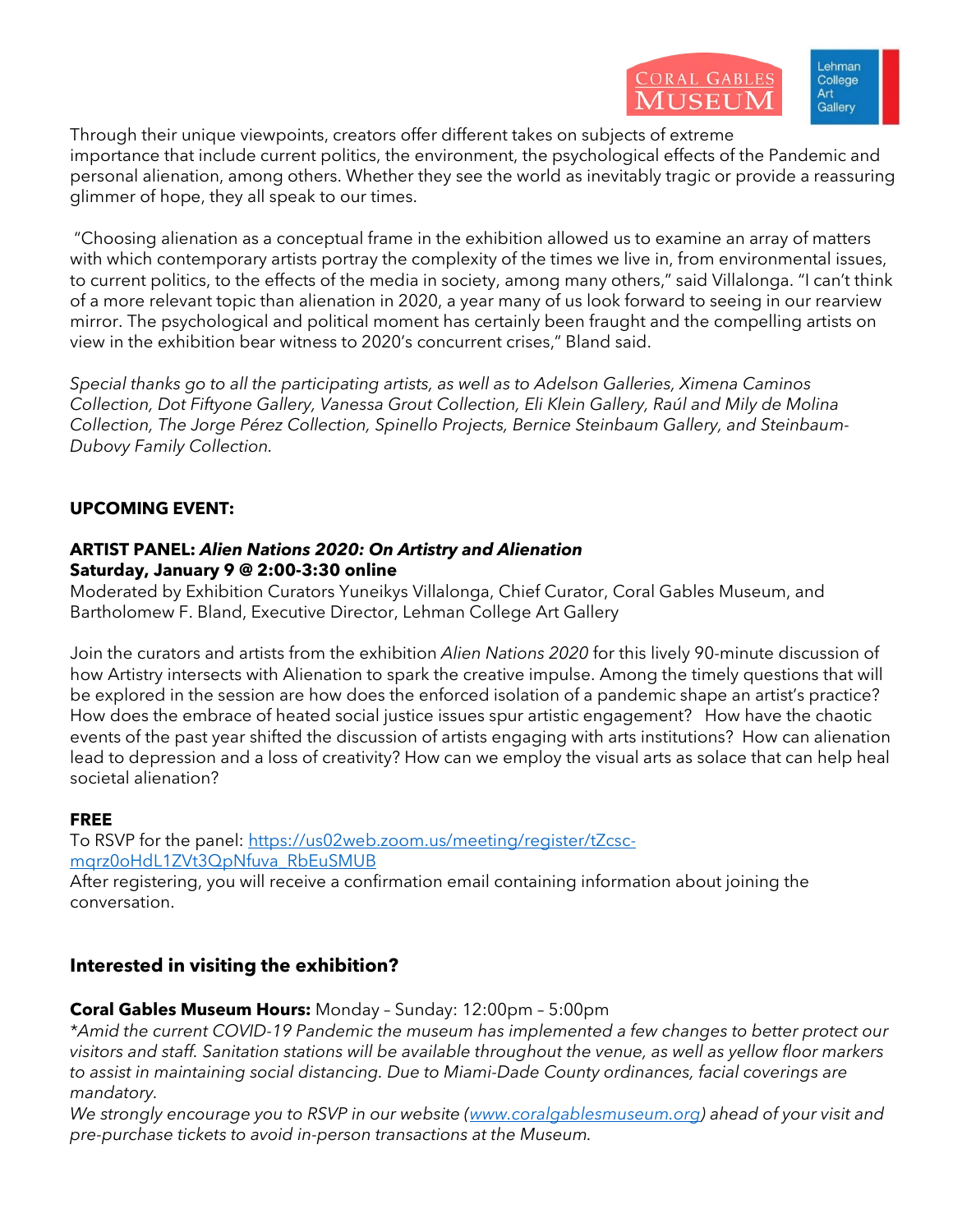

## **ABOUT THE CURATORS:**

**Yuneikys (Yuni) Villalonga** graduated from Art History at the University of Havana, Cuba (2000) and went to serve as Curator at the Ludwig Foundation of Cuba, for the next four years. During this time, she was also teaching Contemporary Caribbean Art at the Instituto Superior de Arte (ISA) in Havana. In 2004, she won the National Curatorship Award from the National Union of Writers and Artists of Cuba (UNEAC) with the exhibition, *Së Bashku-Juntos-Tillsammans* presented at the 2nd Tirana Biennial of Contemporary Art (Tirana, Albania, 2003) and at the Uppsala Museum (Uppsala, Sweden, 2004.) As Visual Art Projects Manager at the British Council of Cuba (2004 – 2010) she organized several international exhibitions in Cuba and the UK. Her goal was inserting Latin American, Caribbean and Cuban art into a broader, international scene. In 2011, she joined Lehman College Art Gallery in New York, where she served as Curator for five years and was also involved in their broad arts education program for students of all ages. In 2016, she relocated to Miami, Florida where she worked as Associate Director of Exhibitions and Education at the Bakehouse Art Complex in Miami (2016-2017) and is currently the Chief Curator at the Coral Gables Museum in Miami, Florida. She also writes for several national and international art magazines.

**Bartholomew Bland** is a curator and writer based in New York City, specializing in contemporary and 19th-century American art. He is the Executive Director of Lehman College Art Gallery, The City University of New York, and was previously Deputy Director and Director of Curatorial Affairs for the Hudson River Museum. He has conceptualized and organized more than 50 museum exhibitions. In 2019 — "Mediums of Exchange", presented at the Lehman College Art Gallery and the Shirley Fiterman Art Center and "The Color of the Moon", Hudson River Museum. Among other exhibitions: "The Seven Deadly Sins" (2015), Fairfield Westchester Museum Alliance; "Industrial Sublime: Modernism and the Transformation of New York's Rivers", (2013), which traveled to the Norton Museum of Art; "Oh Panama! Jonas Lie Paints the Panama Canal", (2016),which traveled to the James A. Michener Art Museum; and "American Dreamers: Reality and Imagination in Contemporary Art" (2012), for the Palazzo Strozzi, Florence. Curatorial projects: Snug Harbor Cultural Center, Staten Island, NY; Flagler Museum, Palm Beach, FL; Coral Gables Museum, FL; Bakehouse Art Complex, Miami; Concordia College, Bronxville, NY; the Ronchini Gallery; London; Eduardo Secci Contemporary, Florence; Vivant Books and Skira editore, Milan.

#### **About the Coral Gables Museum:**

The Coral Gables Museum fosters an appreciation for the Civic Arts in Coral Gables. It explores and celebrates the history, vision, urban and environmental design, and cultural landscape of the City Beautiful within a broad audience that goes from children, families, and community members to national and international visitors. The museum optimizes its mission by cultivating effective partnerships, and providing programming that includes exhibitions, educational programs, lectures, tours, publications and special events.

[www.coralgablesmuseum.org](http://www.coralgablesmuseum.org/)

#### **About Lehman College Art Gallery:**

Always free to the public, Lehman College Art Gallery has been serving the interests of our diverse audience from the Bronx and greater New York City since 1984. The gallery specializes in thematic group exhibitions that bring together famous artists with emerging talents. Education is an integral component of the Gallery's programming and provides the basis of community outreach—from young students to senior citizens.

[www.lehmangallery.org](http://www.lehmangallery.org/)